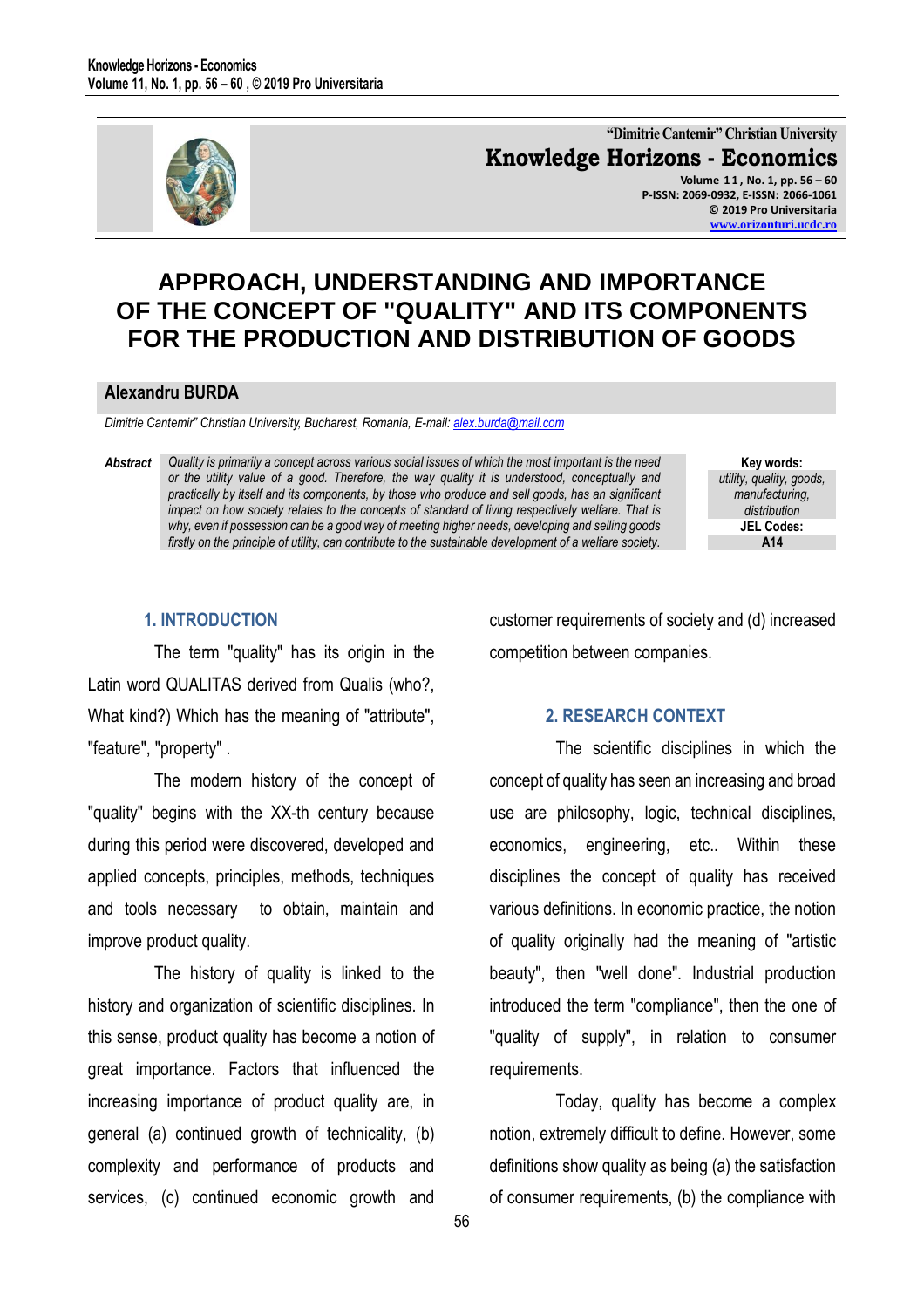given specifications, (c) a zero defects situation, (d) a systematic approach to excellence, (e) the suitable for use or (f) product availability.

A definition of product quality, that is used not only nationally but also internationally, is the one given by the international standard ISO 8402/1994, according to which the "quality" of goods is considered to be *all properties and characteristics of a product or service which gives it the ability to satisfy the needs expressed and implied.*

But to express the quality of goods (of whatever nature they may be) *the more complex process of obtaining those goods can also be considered*. A situation in which the quality would represent *all the traits that define their value in use and express the extent to which needs of the consumer/user are met, based on technical, aesthetics and economic parameters, the usefulness and the efficiency of consumption/use*.

## **3. CURRENT GUIDELINES ON DEFINING THE QUALITY OF GOODS**

The definition of product quality is based on five main orientations, mainly (i) a transcendental orientation, (ii) a product orientation, (iii) an orientation to the production process, (iv) a cost orientation an (v) a user orientation.

The transcendental orientation (i) considers quality a timeless entity, perceived subjectively by each individual. The product orientation (ii), opposite to the first, consideres quality a size that can be measured precisely. Quality is defined as the assembly of quality characteristics of the product. In the orientation on

the production process (iii), the product is considered as being of "quality" if it meets the specifications.

In the orientation on costs (iv) quality is defined by costs and hence the prices at which products are marketed. Finally, in the user orientation (v), each client has individual preferences that can be satisfied by different quality characteristics of the products.

Under the principle stated in this last orientation, product quality can be seen as the "fitness for use", a concept introduced by Joseph, M. Juran (Olaru 1999). "Fitness for use" is achieved trough the intercorrelation of many activities that assembled form a "spiral of quality" which represents the entire trajectory of creation of product quality (image above).

From this spiral can be drawn conclusions like the fact that (a) achieving a high level of product quality can be done by exploiting knowledge in several fields, the (b) being competitive an increase of the role of market research, customer preferences in design and product design is required and that (c) ensuring the compliance with the standards of quality requires a dynamic approach.

#### **4. PRODUCT QUALITY CHARACTERISTICS**

Quality characteristics are those properties (characteristics) of a product through which the degree of satisfaction of customer needs at some point is assessed.

Product quality characteristics are classified in different ways. Products with the same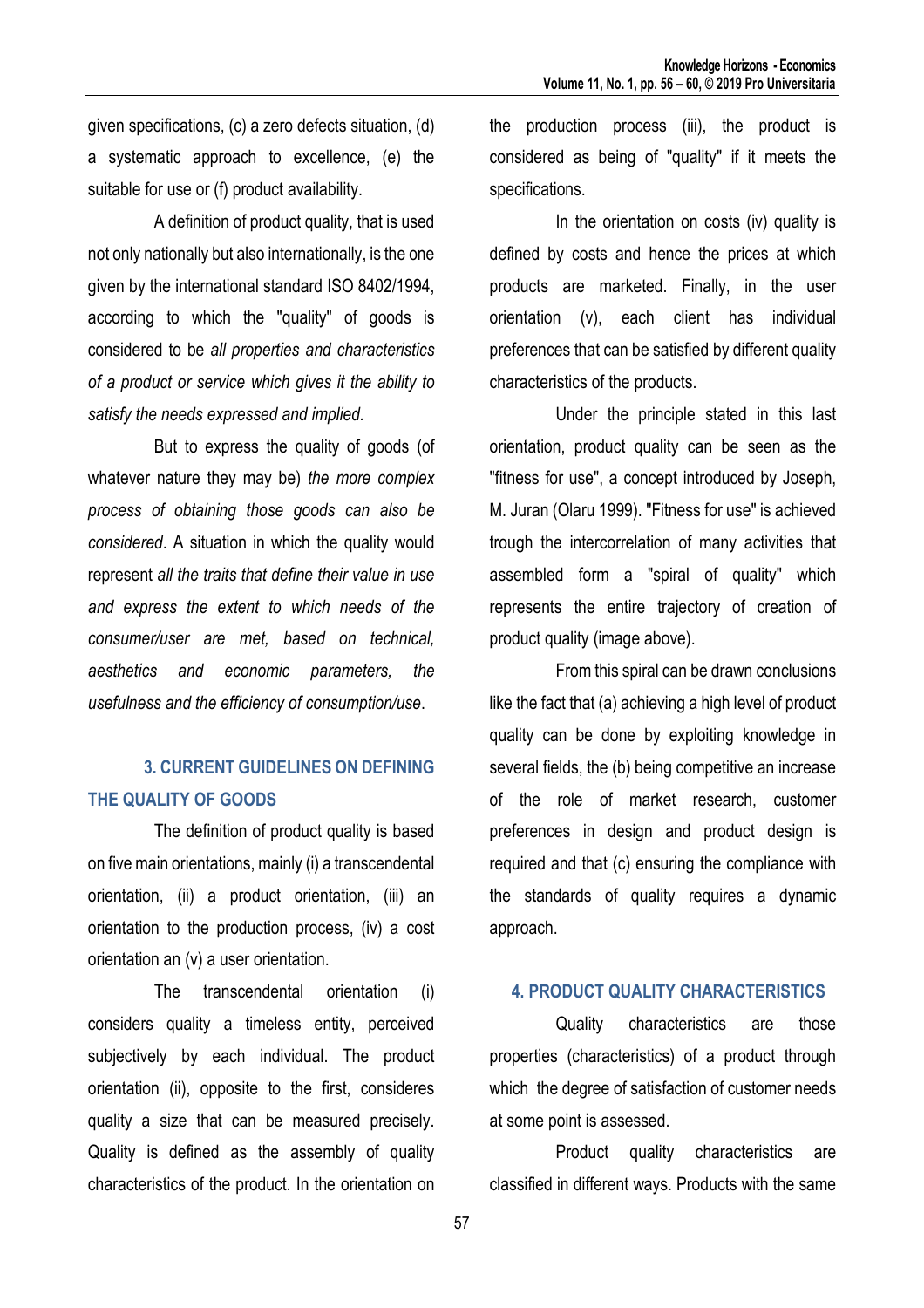destination can be differentiated trough quality according to their usefulness and the degree in which they satisfy the requirements. Therefore quality characteristics should be identified and followed in the three stages of the product life: industrial, commercial and usage. Depending on these stages, quality characteristics are divided into characteristics of the process, basic features and operational characteristics.

Basic features and operational characteristics are usually researched in more detail. Accordingly, achieving quality requires establishing a relationship between requirements, property and features.

Quality requirements reflect the way requests from users during market research and social order is at any given time are expressed. The most important quality characteristics are selected according to their contribution to the ability to determine the usefulness of the product at a given time.

Quality functions are the result of grouping two or more complementary and related features, expressing individual satisfaction or the one of a larger segment of consumers.

Parameters are expressing the size, the properties and quality characteristics of the products. Indices are expressing the relative values of the size of a property to the prescribed one or the reference one. Indices can be numerical (absolute relative value, limiting value, value range), and notional with or without degrees of comparison (white, whiter, sweet, soft, etc..).

The quality indicators are numerical expressions or notional functions of quality of products/services, having a larger coverage, at the product, batch or production level.

#### **5. STANCES OF PRODUCT QUALITY**

The stances of product quality can be highlighted in the main points of the logistical circuit of the product (supply, transportation, warehousing, storage, sale), expressing the stages for achieving quality. We find the quality of products in eight stances namely (a) designed quality (b) certified quality (c) prescribed quality (d) negotiated quality, (e) actual quality, (f) quality of manufacture ( g) commercial quality and (h) as "ideal" or global quality (Burda, 2017).

Designed quality (a) expresses the individual property values at a level determined by comparing several variants of the product. Is the prototype implementation of common technical specifications. Designed quality reflects on the one hand, the extent to which the designed product meets (intermediate or final) customer requirements, and on the other hand, the possibility to use economically optimal technological processes in the manufacturing of products, so that the profitability objectives of the producer to be achieved. It has a role in preventing defects and saving human and material resources.

Certified quality (b) expresses the individual property values of a product, approved by a committee of experts and it has the character of a standard (reference). It is attesting that the product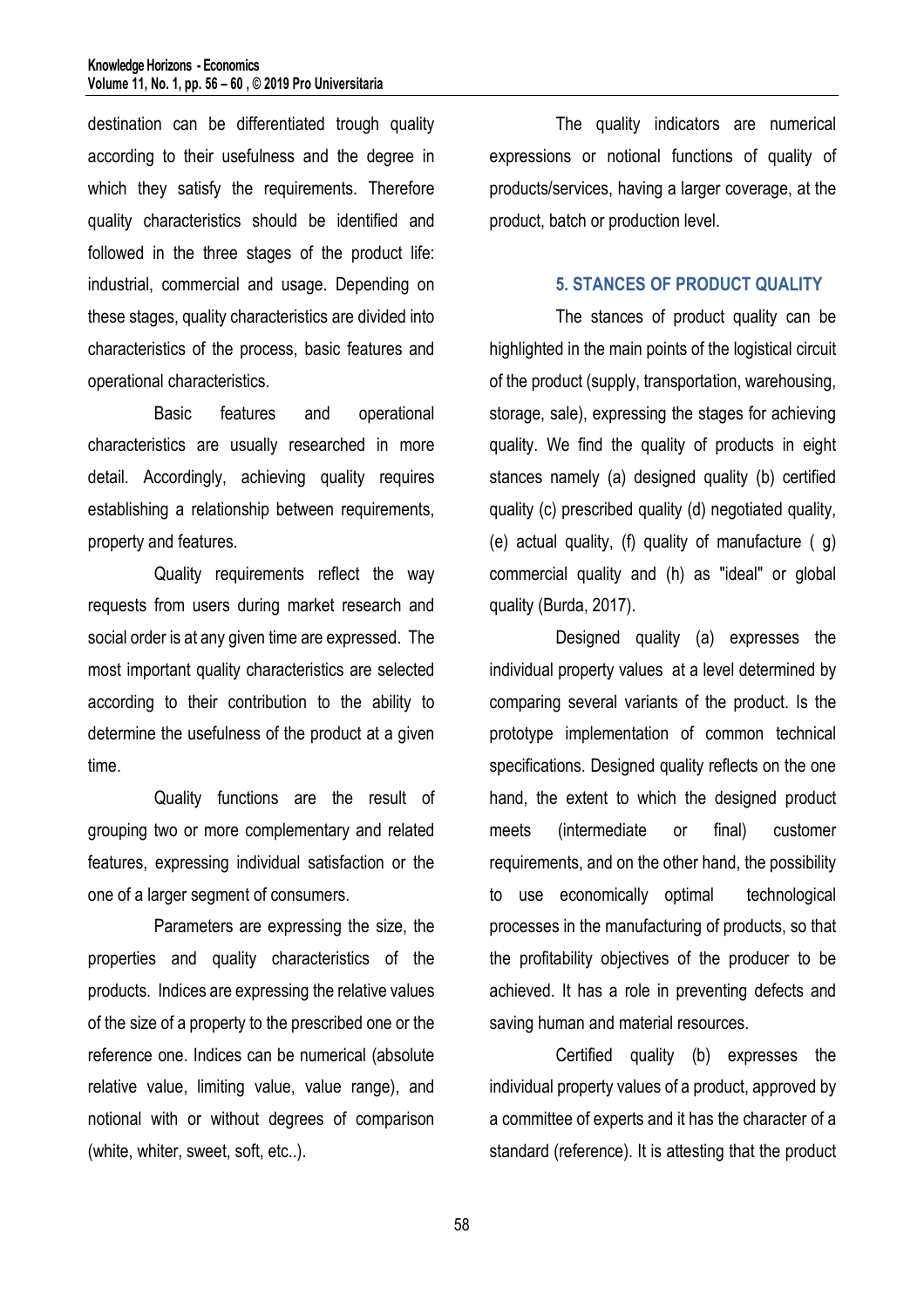can be manufactured in accordance with the quality parameters as designed.

The prescribed quality (c) is expressing the limiting values of the individual (selected) properties of the products, listed in the regulations, standards and specifications.

Negociated quality (d) expresses the individual property values of a product , as agreed between the parties in a contract. In general it corresponds to the prescribed quality but it may also be higher. Failure to achieve negotiated quality generates trade disputes between the contractual parties.

The actual quality (e) expresses the level of quality determined at a certain point on the logistical circuit of the product (supply, transportation, warehousing, storage, sale) and compared with the contracted quality or the prescribed one. Making this comparison gives the level at which the manufacturer should fulfill its contractual obligations. While the real quality level is generally very clear when object of relations between firms, tending to match the prescribed and the negotiated quality, this level it is not as clear when object of relation between food producers and individual consumers. This lack of clarity can lead to consumer interests damages as a consequence of an inadequate response to consumer quality requirements. This probability is all the greater as the food market is more inelastic, a context usually generating a poor satisfaction of nutritional needs of the population.

The stances of quality in terms of supplier and recipient highlight certain features and

functions that express the main interests of producers and traders in the market.

In terms of the supplier (manufacturer) the quality of manufacture (f), or "technical quality", reflects the degree of conformity of goods with the technical documentation. More precisely the degree of conformity with the individual values of the technical characteristics (physical, chemical, mechanical) with the requirements of standards, rules, data sheets. This quality results from the production process and is determined by the production equipment, the management of the technological process, the quality of workmanship, and by the way in which control is carried out.

From the point of view of the recipient (client), commercial quality (g) expresses the consumer perception over food product quality. It influences client decision to buy a certain product and it is determined by the reliability, maintainability, the psycho-sensorial characteristics, length of the warranty period, the presentation (finish), packaging, technical assistance to the customer, the costs of maintenance and operation. Currently there is a trend between the near-purpose bridge the gap between the quality offered by manufacturers and applied by beneficiar.

"Ideal" or overall quality (h) must ensure consumer satisfaction regarding four explicit needs expressed by the five senses (taste, touch, sight, smell, hearing), by the ease of use and by the implied needs.

In carrying out trade with products, companies should consider the evolving nature of the actual quality. Thus, if inside the supply chain,